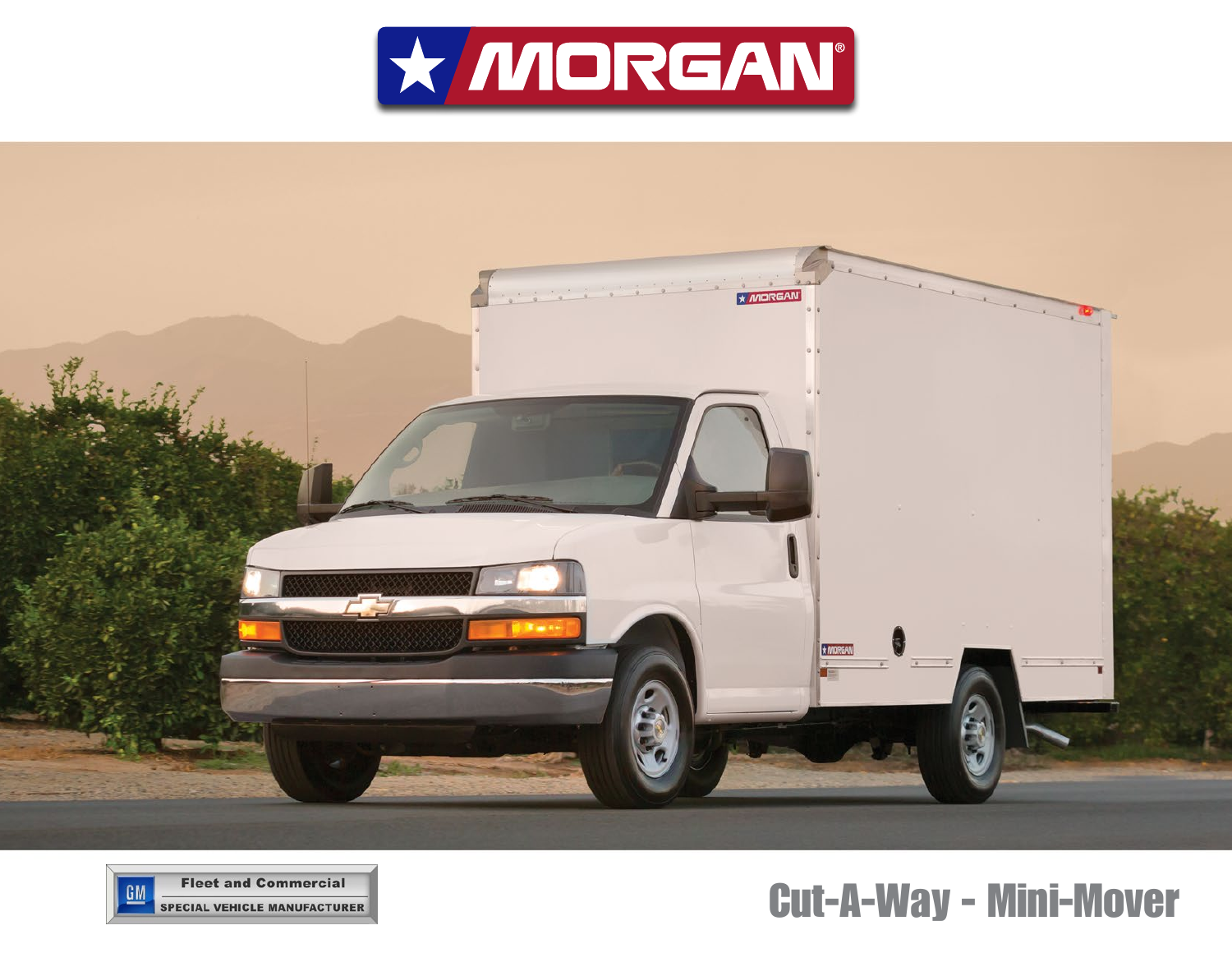

Morgan KNOWS that heavy use DEMANDS durability AND dependability! That's why we designed AND built the Mini-Mover to last. Starting with our front end radius corner design. – the Mini-Mover keeps your business moving!



At Morgan, out-of-sight is NOT out-of-mind. Rest assured our subframe -- means your cargo and crew will be riding on the strongest, and best sub-frame in the business.

## STANDARD FEATURES

**SIDE PANELS** - 3/8" FRP (white gelcoat finish) panels

**SIDE FRAME** - extruded aluminum perimeter

**FRONT WALL** - 3/8" FRP (white gelcoat finish) panels

**FRONT AC DOOR** - access to drivers compartment

**UNDERSTRUCTURE** - 1/4" steel strap long rails, 1 9/16" roll formed steel crossmember on 20" centers

**MOUNTING** - low-mount body with flat top steel wheelboxes

**REAR FRAME** - galvanealed steel, painted white, includes recessed incandescent taillights

**GRAB HANDLES** - roadside and curbside rear

**REAR DOOR** - Whiting plastic coated overhead door

**LINING SIDES** - seamless white fiberglass lining

**REAR FINISH** - full-width easy access step bumper

**FLOOR** - 5/8" marine grade exterior plywood undercoat

**ROOF** - .032" aluminum roof sheet with roof bows on 28" centers

**EXTERIOR LIGHTS** - per FMVSS-108, with reflectors and recessed taillights in rear corner posts

**INTERIOR DOME** - dome light with switch and indicator in cab

**MIRRORS** - factory supplied mirrors



Frequent movement in and out of the cargo area is made easier and safer by Morgan's wheel box design and lowered-floor configuration. A lowered-floor means a lower step-up and less stress on delivery personnel. And the slip-resistant surface and strategically positioned grab handles also lend to greater safety.

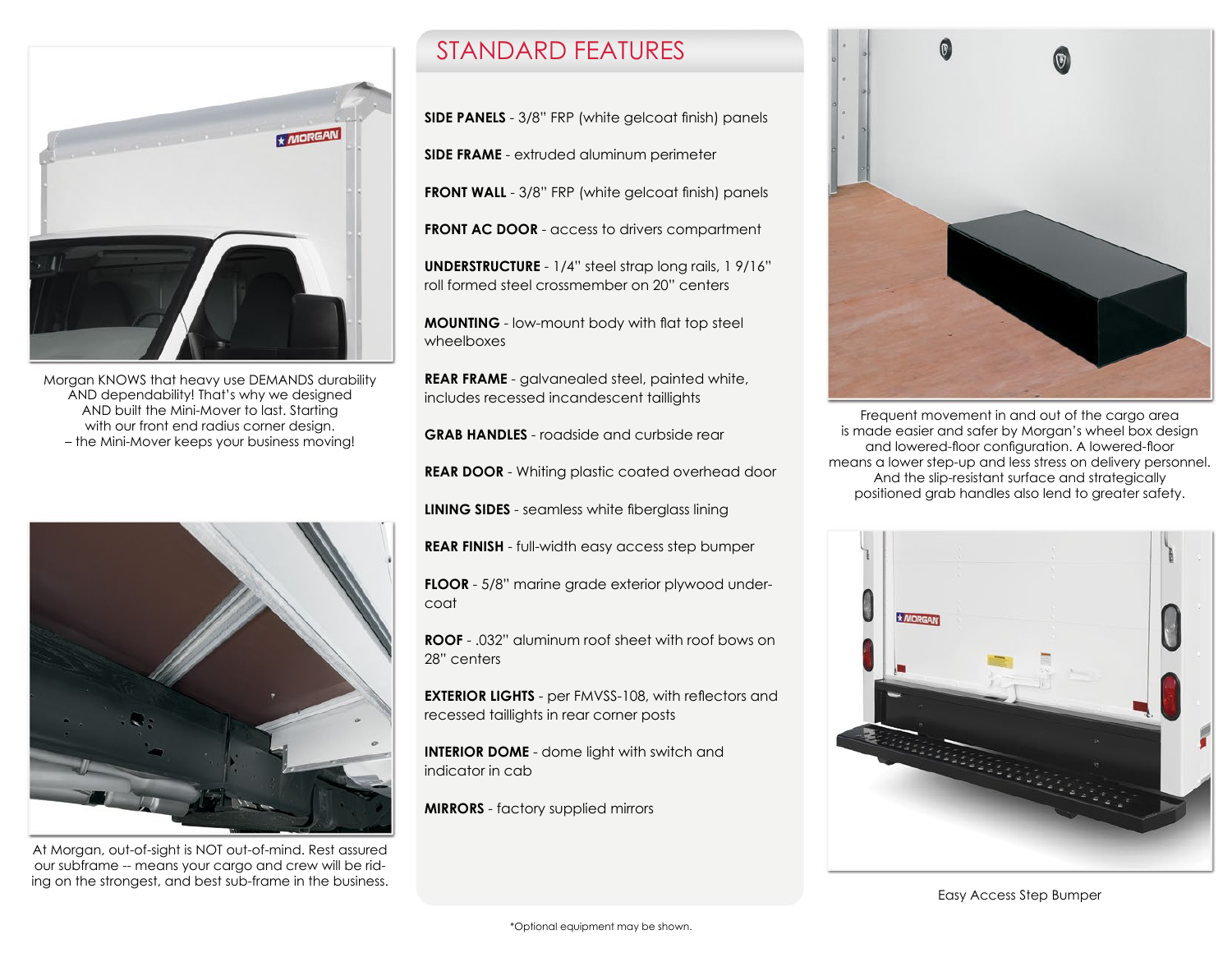

A variety of cargo configurations and securement options are available to make it easy to secure cargo at almost any point…and maximize payload.



Morgan Cut-A-Way bodies are already the best in the industry. But you can further enhance their performance with a wide range of options; from bumpers and cargo restraint systems, to liftgates and much more.

Trust Morgan to exceed your highest expectations.

- translucent roof
- two panel full opening swing rear doors
- single 36" wide centered swing rear door with barlock
- rows of apitong slats
- inside door lock with exterior handle for swing doors
- access door in cab
- omit sliding access door on front bulkhead
- 6" bulkhead, setback
- steel underride protector
- surface mounted tie ring
- four rows of 3/4" x 2 3/4" apitong slats mounted on Z bars (first row at floor level to act as scuff plate)
- extra row of 3/4" x 2 3/4" apitong slats mounted on plastic spacers (spaced at approximately 1/3 and 2/3 between floor and ceiling)
- two rows of 3/4" x 2 3/4" apitong slats, mounted on plastic spacers (spaced at approximately 1/3 and 2/3 between floor and ceiling)
- variety of liftgate and bumper configurations

*Options That Set the Standard*



An option for a recessed bulkhead that provides more room in the cab and easier positioning of the seat.